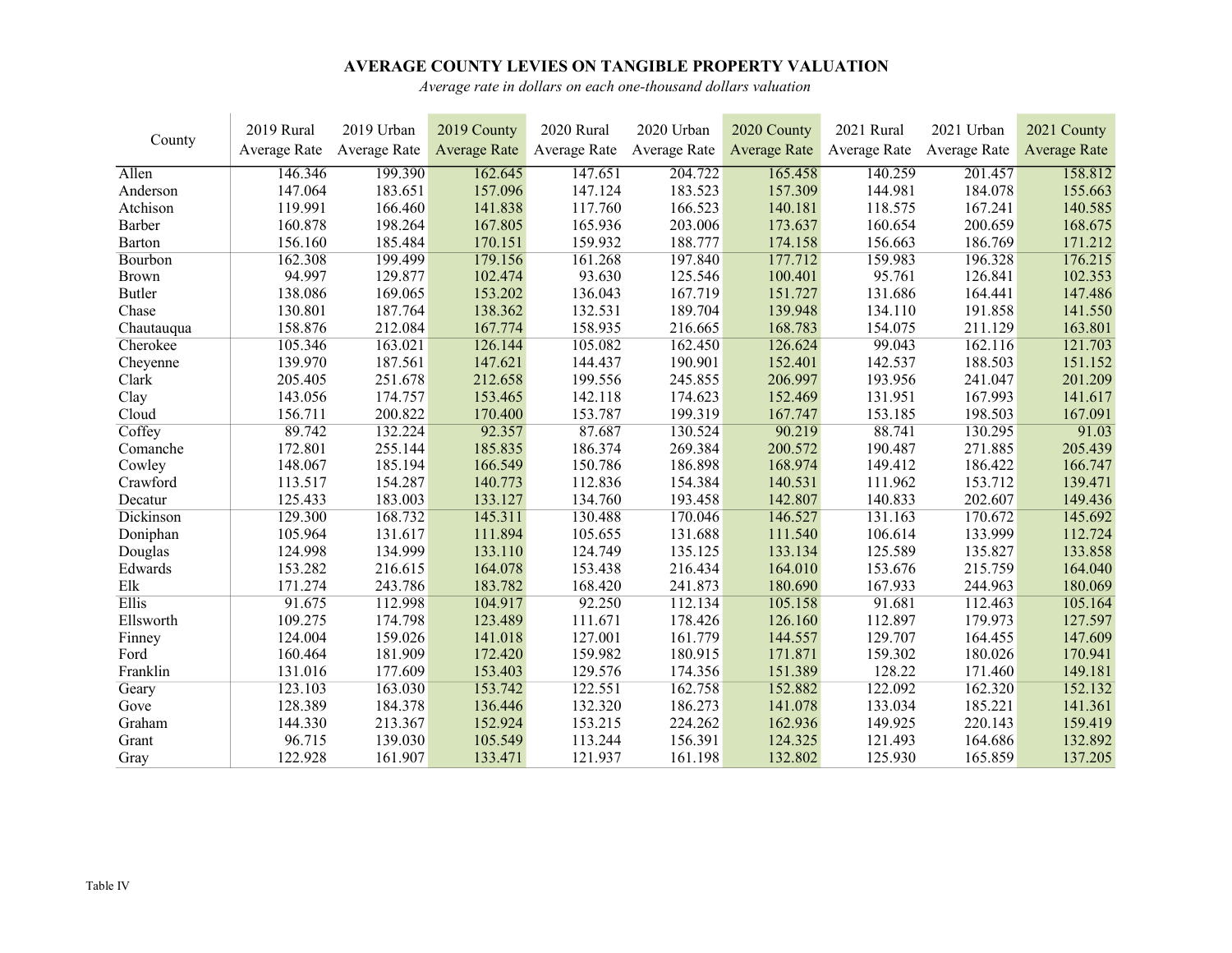## AVERAGE COUNTY LEVIES ON TANGIBLE PROPERTY VALUATION

Average rate in dollars on each one-thousand dollars valuation

| County      | 2019 Rural   | 2019 Urban   | 2019 County         | 2020 Rural   | 2020 Urban   | 2020 County         | 2021 Rural   | 2021 Urban   | 2021 County         |
|-------------|--------------|--------------|---------------------|--------------|--------------|---------------------|--------------|--------------|---------------------|
|             | Average Rate | Average Rate | <b>Average Rate</b> | Average Rate | Average Rate | <b>Average Rate</b> | Average Rate | Average Rate | <b>Average Rate</b> |
| Greeley     | 194.054      | 253.594      | 202.270             | 205.859      | 265.963      | 214.900             | 212.112      | 273.268      | 221.650             |
| Greenwood   | 155.865      | 209.027      | 167.786             | 156.025      | 210.772      | 165.826             | 155.574      | 212.561      | 167.423             |
| Hamilton    | 186.082      | 223.218      | 194.288             | 194.955      | 232.986      | 203.865             | 195.713      | 234.030      | 205.285             |
| Harper      | 142.973      | 217.244      | 161.558             | 143.001      | 214.014      | 162.866             | 138.249      | 208.477      | 157.349             |
| Harvey      | 119.717      | 161.826      | 146.072             | 120.573      | 162.892      | 147.104             | 120.875      | 164.420      | 148.113             |
| Haskell     | 146.294      | 204.805      | 152.750             | 159.047      | 219.948      | 168.261             | 147.416      | 207.527      | 156.168             |
| Hodgeman    | 183.945      | 226.122      | 189.577             | 186.860      | 223.306      | 192.226             | 185.925      | 221.027      | 191.106             |
| Jackson     | 135.025      | 186.971      | 147.639             | 133.070      | 185.291      | 145.680             | 133.077      | 184.353      | 145.311             |
| Jefferson   | 134.703      | 171.088      | 142.571             | 134.119      | 170.780      | 142.082             | 134.724      | 171.916      | 142.698             |
| Jewell      | 139.070      | 188.166      | 143.769             | 138.571      | 190.922      | 143.463             | 138.995      | 194.919      | 144.408             |
| Johnson     | 119.739      | 119.903      | 119.898             | 118.591      | 118.263      | 118.273             | 116.628      | 117.211      | 117.194             |
| Kearny      | 132.151      | 177.063      | 138.166             | 156.309      | 200.213      | 164.134             | 158.972      | 202.143      | 167.261             |
| Kingman     | 147.891      | 191.248      | 158.021             | 151.266      | 194.744      | 161.811             | 143.645      | 187.906      | 153.910             |
| Kiowa       | 134.626      | 197.211      | 142.572             | 135.038      | 198.381      | 142.965             | 132.817      | 196.104      | 140.483             |
| Labette     | 156.861      | 207.215      | 183.448             | 155.594      | 205.852      | 182.100             | 148.034      | 200.067      | 175.007             |
| Lane        | 165.983      | 266.668      | 177.776             | 166.462      | 271.063      | 180.046             | 158.081      | 248.558      | 169.295             |
| Leavenworth | 115.871      | 135.856      | 127.880             | 116.273      | 135.956      | 128.094             | 114.776      | 134.716      | 126.723             |
| Lincoln     | 150.605      | 195.699      | 155.538             | 145.922      | 189.812      | 150.700             | 140.830      | 185.705      | 145.650             |
| Linn        | 107.561      | 175.467      | 114.676             | 107.588      | 172.723      | 114.719             | 105.671      | 169.884      | 113.170             |
| Logan       | 125.096      | 189.317      | 140.012             | 127.217      | 191.105      | 142.906             | 126.050      | 194.960      | 142.622             |
| Lyon        | 119.541      | 164.436      | 143.647             | 114.197      | 160.357      | 138.490             | 110.925      | 155.260      | 136.583             |
| Marion      | 141.248      | 196.834      | 157.847             | 145.194      | 199.599      | 161.420             | 141.652      | 197.091      | 156.341             |
| Marshall    | 121.966      | 174.538      | 134.966             | 119.828      | 172.903      | 135.013             | 117.820      | 171.966      | 130.979             |
| McPherson   | 106.533      | 139.862      | 119.944             | 105.940      | 139.322      | 114.078             | 108.777      | 140.742      | 121.676             |
| Meade       | 132.919      | 197.374      | 140.928             | 141.043      | 204.727      | 149.533             | 146.445      | 209.901      | 154.898             |
| Miami       | 113.300      | 153.749      | 127.581             | 107.009      | 146.479      | 120.857             | 108.662      | 148.415      | 122.671             |
| Mitchell    | 157.991      | 195.281      | 172.389             | 158.016      | 195.775      | 172.267             | 159.254      | 197.503      | 173.841             |
| Montgomery  | 150.272      | 197.411      | 167.007             | 151.774      | 198.884      | 168.606             | 153.097      | 199.681      | 169.561             |
| Morris      | 146.184      | 200.230      | 159.221             | 147.275      | 203.656      | 160.807             | 145.279      | 202.885      | 158.823             |
| Morton      | 148.914      | 220.158      | 161.283             | 151.536      | 222.819      | 167.492             | 157.127      | 228.678      | 173.308             |
| Nemaha      | 102.661      | 124.421      | 107.837             | 102.488      | 124.489      | 107.663             | 102.737      | 113.805      | 103.207             |
| Neosho      | 162.458      | 197.048      | 181.515             | 166.726      | 198.916      | 184.673             | 163.140      | 198.296      | 182.006             |
| <b>Ness</b> | 148.616      | 214.658      | 159.661             | 152.184      | 217.167      | 164.816             | 150.182      | 214.777      | 162.610             |
| Norton      | 129.114      | 189.297      | 143.991             | 132.655      | 191.884      | 147.441             | 132.874      | 191.714      | 147.915             |
| Osage       | 143.142      | 184.526      | 155.831             | 139.557      | 178.332      | 151.618             | 140.279      | 180.439      | 152.509             |